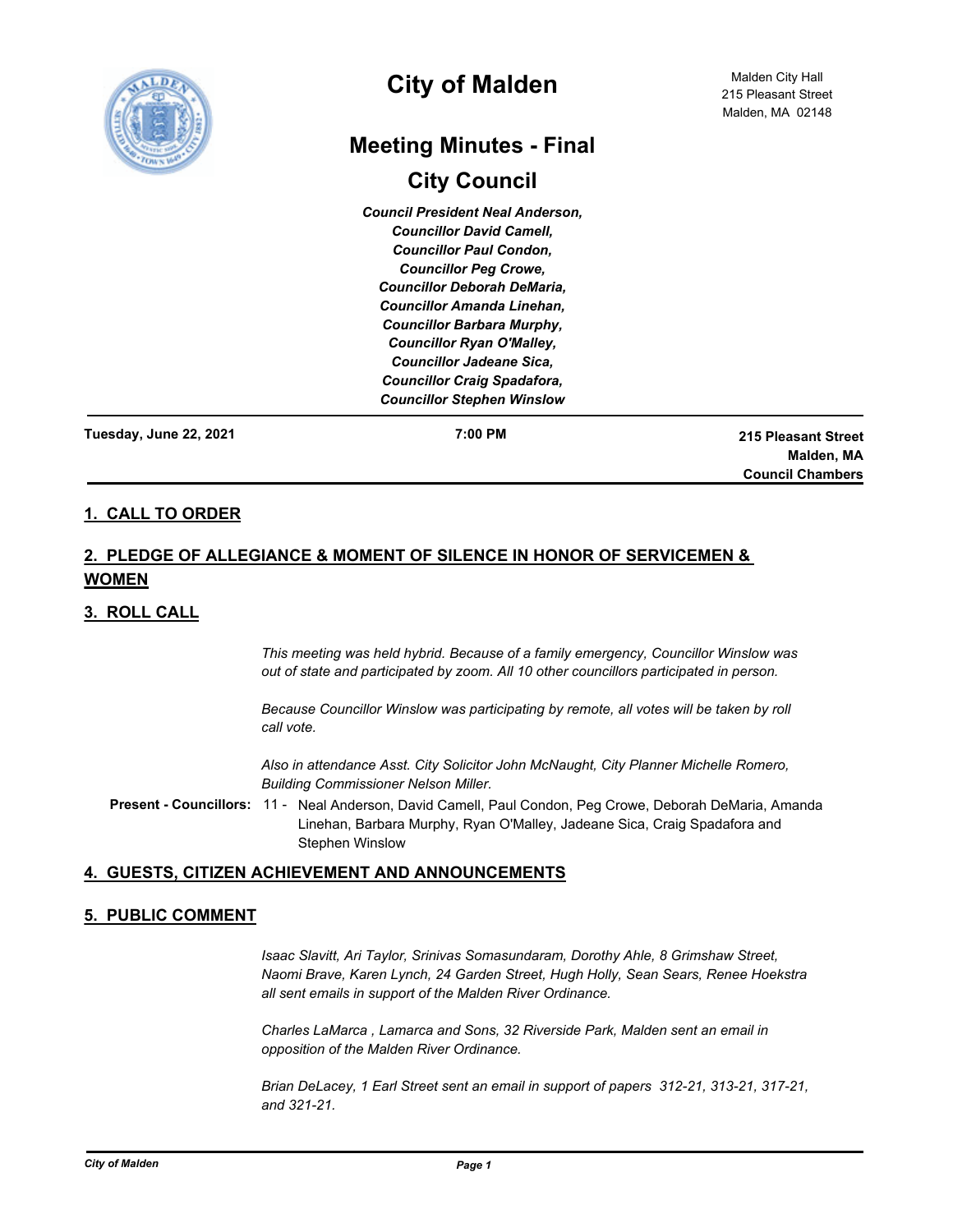*Because there were residents who were in person, Councillor O'Malley made a motion to suspend council rules on the limit being capped at15 for public comment and allow those present to speak, seconded by Councillor Demaria, the following roll call vote was taken: Camell (y), Condon (y), Crowe (y), DeMaria (y), Linehan (y), Murphy (y), O'Malley (y), Sica (y), Spadafora (y), Winslow (y), Anderson (y).*

*The following people spoke in person:*

*Amy Friedman 8 Marvin Street in favor of the reappointment of Robert Knox, DPW Director Arthur Piantedosi 240 Commercial Street in opposition to Paper 42-21*

*Philip Bronder-Giroux 40 Sprague Street in favor of the Malden River Ordinance Karen Buck Gilbert 323 Forest Street in favor of the Malden River Ordinance*

## **6. APPROVAL OF MINUTES**

[304-21](http://cityofmalden.legistar.com/gateway.aspx?m=l&id=/matter.aspx?key=6931) Minutes of the Meeting of June 8, 2021.

**A motion was made by Councillor DeMaria, seconded by Councillor O'Malley, that the Council Minutes be approved. The motion carried by the following vote:**

- Yea: 11 Anderson, Camell, Condon, Crowe, DeMaria, Linehan, Murphy, O'Malley, Sica, Spadafora and Winslow
- [305-21](http://cityofmalden.legistar.com/gateway.aspx?m=l&id=/matter.aspx?key=6932) Minutes of the Meeting of June 15, 2021.

**A motion was made by Councillor DeMaria, seconded by Councillor O'Malley, that the Council Minutes be approved. The motion carried by the following vote:**

Yea: 11 - Anderson, Camell, Condon, Crowe, DeMaria, Linehan, Murphy, O'Malley, Sica, Spadafora and Winslow

## **7. APPOINTMENTS & ELECTIONS**

- [306-21](http://cityofmalden.legistar.com/gateway.aspx?m=l&id=/matter.aspx?key=6921) Mayoral Re-Appointment: Glady Montrose Thomas, 80 Wyoming Avenue, Malden, MA to the Cultural Council, said term to begin July 16, 2021 and to expire on July 16, 2024.
	- *Sponsors:* Peg Crowe

*Councillor Crowe Chair of Personal Appointments made a motion to reappoint papers 306-21, 307-21, 308-21 and 309-21 on the floor because all are reappointments.*

**A motion was made by Councillor Crowe, seconded by Councillor DeMaria, that the Appointment be confirmed. The motion carried by the following vote:**

- Yea: 11 Anderson, Camell, Condon, Crowe, DeMaria, Linehan, Murphy, O'Malley, Sica, Spadafora and Winslow
- [307-21](http://cityofmalden.legistar.com/gateway.aspx?m=l&id=/matter.aspx?key=6922) Mayoral Re-Appointment: Erga Pierrette, 93 Oliver Street, Malden, MA to the Cultural Council, said term to begin July 16, 2021 and to expire on July 16, 2024.

#### *Sponsors:* Peg Crowe

#### **A motion was made by Councillor Crowe, seconded by Councillor DeMaria, that the Appointment be confirmed. The motion carried by the following vote:**

Yea: 11 - Anderson, Camell, Condon, Crowe, DeMaria, Linehan, Murphy, O'Malley, Sica, Spadafora and Winslow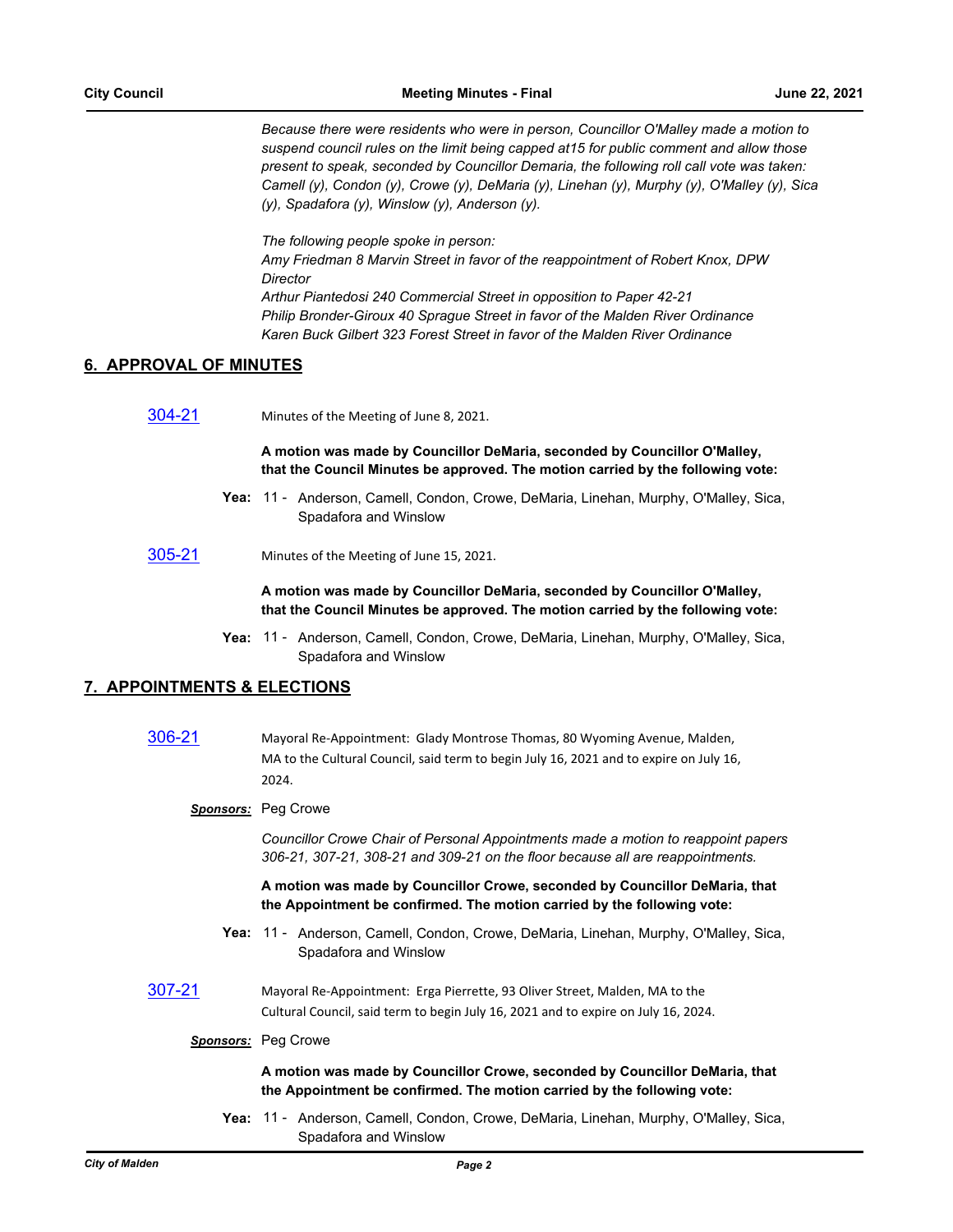| 308-21 | Mayoral Re-Appointment: Joseph Cesario, Jr., 296 Charles Street, Malden, MA as a |
|--------|----------------------------------------------------------------------------------|
|        | member of the Historical Commission, said term to expire July 16, 2024.          |

#### *Sponsors:* Peg Crowe

**A motion was made by Councillor Crowe, seconded by Councillor DeMaria, that the Appointment be confirmed. The motion carried by the following vote:**

Yea: 11 - Anderson, Camell, Condon, Crowe, DeMaria, Linehan, Murphy, O'Malley, Sica, Spadafora and Winslow

#### [309-21](http://cityofmalden.legistar.com/gateway.aspx?m=l&id=/matter.aspx?key=6912)

Mayoral Re-Appointment: Robert P. Knox, Jr., 54 Davis Street, Malden, MA, as Director of Public Works, said term to commence upon his confirmation by the City Council and to expire July 1, 2024.

#### *Sponsors:* Peg Crowe

#### **A motion was made by Councillor Crowe, seconded by Councillor DeMaria, that the Appointment be confirmed. The motion carried by the following vote:**

- Yea: 11 Anderson, Camell, Condon, Crowe, DeMaria, Linehan, Murphy, O'Malley, Sica, Spadafora and Winslow
- [310-21](http://cityofmalden.legistar.com/gateway.aspx?m=l&id=/matter.aspx?key=6929) Council Appointment: Brendan Brett, 32 Milton Street, Malden, MA as a member of the Community Preservation Committee; term of office will continue until March 15, 2022. (TO BE PLACED ON FILE).
	- *Sponsors:* David Camell and Peg Crowe

**A motion was made by Councillor Camell, seconded by Councillor Crowe, that the Appointment be placed on file. The motion carried by the following vote:**

Yea: 11 - Anderson, Camell, Condon, Crowe, DeMaria, Linehan, Murphy, O'Malley, Sica, Spadafora and Winslow

#### **8. HEARINGS, PETITIONS, MEMORIALS AND REMONSTRANCES**

[311-21](http://cityofmalden.legistar.com/gateway.aspx?m=l&id=/matter.aspx?key=6949) Bonzer, Cambridge, MA SNAP Vehicle License to Operate in the City of Malden, (see attached document).

*Sponsors:* Stephen Winslow

*Councillor Winslow spoke to the Ordinance being passed last year and now Bonzer has sent in a request to be considered for a license to operate vehicles at specific locations in Malden.*

**A motion was made by Councillor Winslow, seconded by Councillor Condon, that the Petition be referred to the License Committee. The motion carried by the following vote:**

- Yea: 10 Anderson, Camell, Condon, Crowe, DeMaria, Linehan, Murphy, Sica, Spadafora and Winslow
- [326-21](http://cityofmalden.legistar.com/gateway.aspx?m=l&id=/matter.aspx?key=6952) Petition: Class II AGM, 160 Eastern Ave., Malden, MA change number of vehicles from 18 to 24.

*Sponsors:* Paul Condon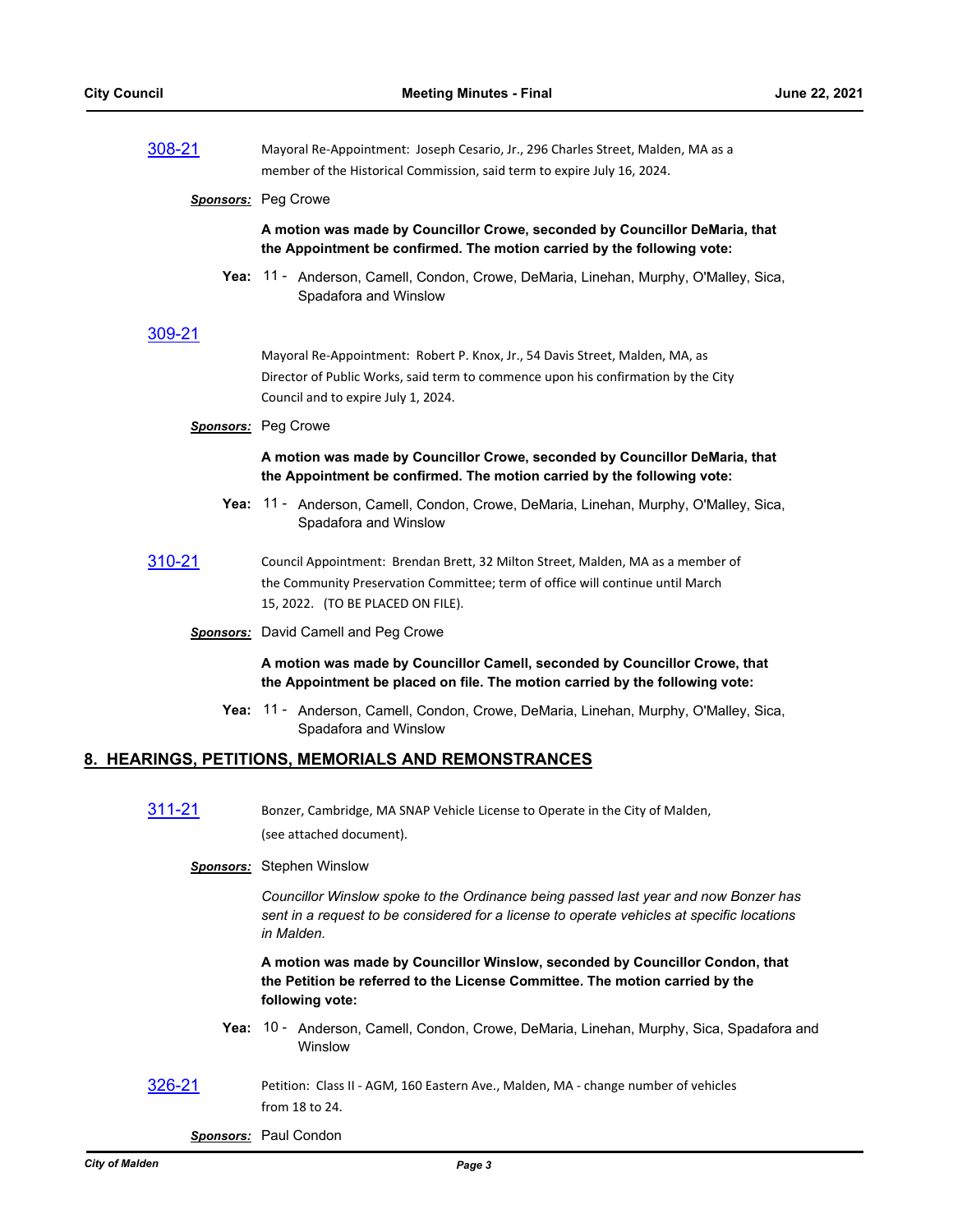**A motion was made by Councillor Condon, seconded by Councillor Sica, that the Petition be referred to the License Committee. The motion carried by the following vote:**

Yea: 11 - Anderson, Camell, Condon, Crowe, DeMaria, Linehan, Murphy, O'Malley, Sica, Spadafora and Winslow

## **9. MOTIONS, ORDERS AND RESOLUTIONS**

| 312-21 | Order: That pursuant to Massachusetts General Laws Chapter 44 Section 53A the    |
|--------|----------------------------------------------------------------------------------|
|        | City of Malden accept a grant from the federal government (American Rescue Plan  |
|        | Act) to be deposited with the City Treasurer and held in a separate account and  |
|        | expended on any and all lawful expenditures as allowed in the Interim Final Rule |
|        | and/or other guidance issued by the United States Treasury.                      |
|        |                                                                                  |

#### *Sponsors:* Barbara Murphy

#### **A motion was made by Councillor Murphy, seconded by Councillor Sica, that the Order be adopted. The motion carried by the following vote:**

- Yea: 11 Anderson, Camell, Condon, Crowe, DeMaria, Linehan, Murphy, O'Malley, Sica, Spadafora and Winslow
- [313-21](http://cityofmalden.legistar.com/gateway.aspx?m=l&id=/matter.aspx?key=6938) Order: Be it hereby ordained that the City of Malden Ordinances section 2.16 "Board, Commissions, and Committees" be amended to require remote participation by members of the public for all public meetings by inserting a new section 2.16.001 "Remote participation required."
	- *Sponsors:* Ryan O'Malley, Deborah DeMaria and Amanda Linehan

*Councillor Crowe stated the paper should go to Ordinance. Councillor Condon said if the paper was looking to add committee meetings, it could get complicated. Councillor Murphy stated she agreed with the paper but there are details that need to be worked out and there is a need to pause and see how it will all work and the paper should be referred to committee and have Legal weigh in. Councillor O'Malley said he would agree to referring the paper to Ordinance if Chair Spadafora would commit to taking the paper up at the June 29th meeting. Councillor Spadafora will commit to having the meeting and that he will be available in July if necessary.Councillor Sica stated she is in support but there is no need to rush as evidence by being able to have a hybrid meeting tonight.Council President Anderson wanted the paper be sent to ordinance because of all the moving parts and said as President he approved the meeting tonight as a hybrid meeting.*

**A motion was made by Councillor O'Malley, seconded by Councillor DeMaria, that the Order be referred to the Rules & Ordinance Committee. The motion carried by the following vote:**

- Yea: 11 Anderson, Camell, Condon, Crowe, DeMaria, Linehan, Murphy, O'Malley, Sica, Spadafora and Winslow
- [314-21](http://cityofmalden.legistar.com/gateway.aspx?m=l&id=/matter.aspx?key=6937) Resolve: That, the Malden City Council authorize the Mayor, as Malden's Chief Executive Officer, to allow remote participation in accordance with the requirements of 940 CMR 29.10, for all subsequent meetings of all local public bodies in the City of Malden."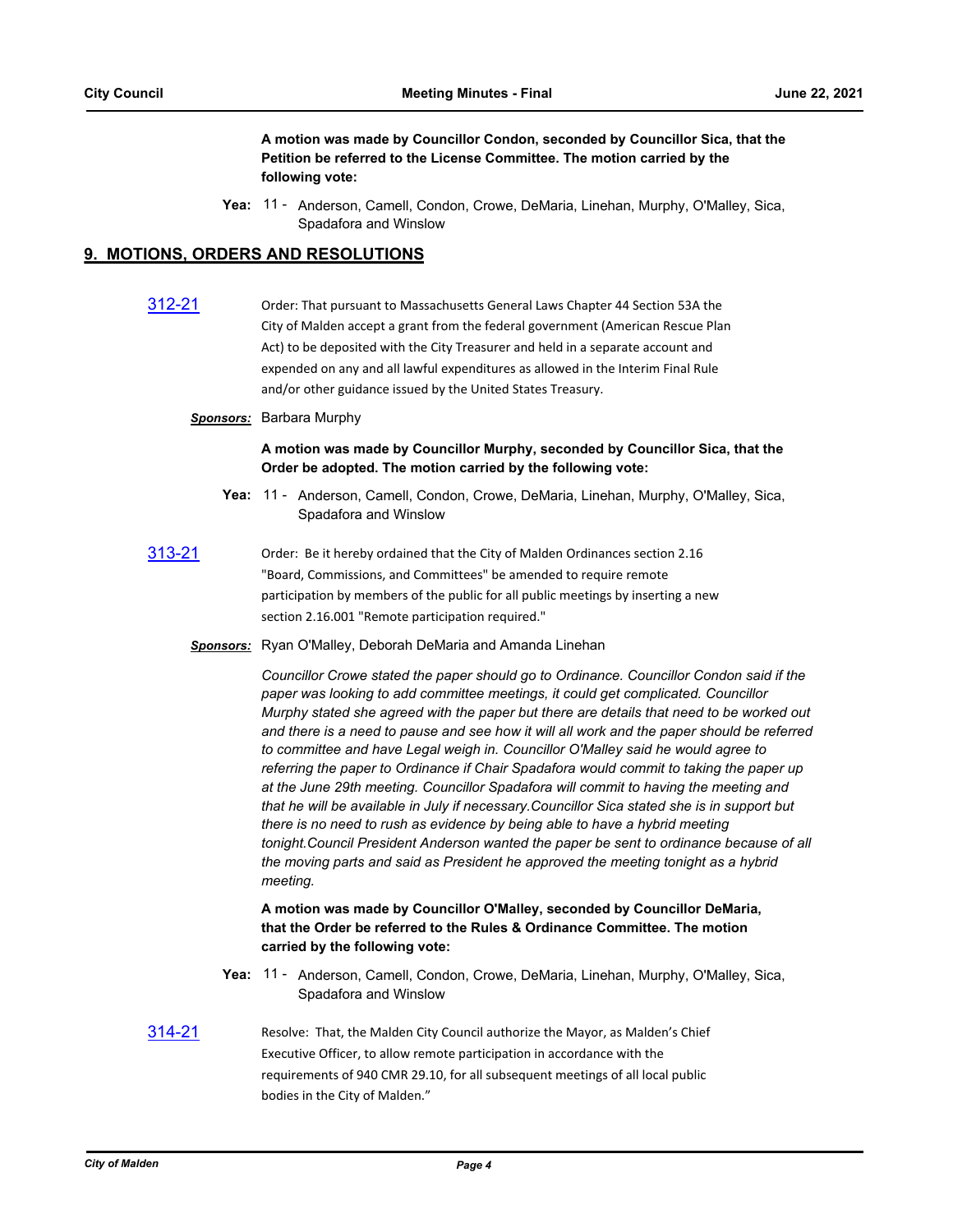"Whereas, the COVID-19 pandemic revealed the need for emergency preparedness planning for all entities, public and private;

Whereas, the Governor Baker's 2020 emergency order authorizing remote participation for public meetings, resulted in record public meeting attendance and participation in the City of Malden;

Whereas, remote participation has helped enable the elderly, disabled, evening shift workers, young families, and home bound individuals participate in public meetings,

*Sponsors:* Ryan O'Malley, Deborah DeMaria and Amanda Linehan

*Councillor O'Malley agreed to table for one week.*

**A motion was made by Councillor O'Malley, seconded by Councillor DeMaria, that the Resolution be tabled. The motion carried by the following vote:**

Yea: 11 - Anderson, Camell, Condon, Crowe, DeMaria, Linehan, Murphy, O'Malley, Sica, Spadafora and Winslow

## [315-21](http://cityofmalden.legistar.com/gateway.aspx?m=l&id=/matter.aspx?key=6950)

Order: That the appropriation enumerated below, being in the amount of \$124,596 (One Hundred Twenty-Four Thousand Five Hundred Ninety-Six Dollars), be appropriated from the Community Preservation Act Fund for the following project:

Converse Memorial Building Archives Phase 2: \$124,596 from General Reserve

Total Appropriation = \$124,596

APPROPRIATION ORDER COMMUNITY PRESERVATION ACT FUNDS June 22, 2021

#### *Sponsors:* Barbara Murphy

*Councillor Murphy asked that the Library Director, Dora St. Martin address the council of the need for the funding to be approved tonight so the project can continue. Ms. St. Martin explained that this is phase 2 of a 3 phase project to construct an archive for historical documents in the Converse Building at the Library. These documents need to be preserved and protected so it is important that the project continue. Chair Murphy made a motion to suspend rules not sending the paper to Finance and vote the paper on the floor. the council has only one more meeting before summer recess so the paper would not get back on the Council Agenda until September.*

**A motion was made by Councillor Murphy, seconded by Councillor O'Malley, that the Order be rules suspended. The motion carried by the following vote:**

Yea: 11 - Anderson, Camell, Condon, Crowe, DeMaria, Linehan, Murphy, O'Malley, Sica, Spadafora and Winslow

**A motion was made by Councillor Murphy, seconded by Councillor Crowe, that**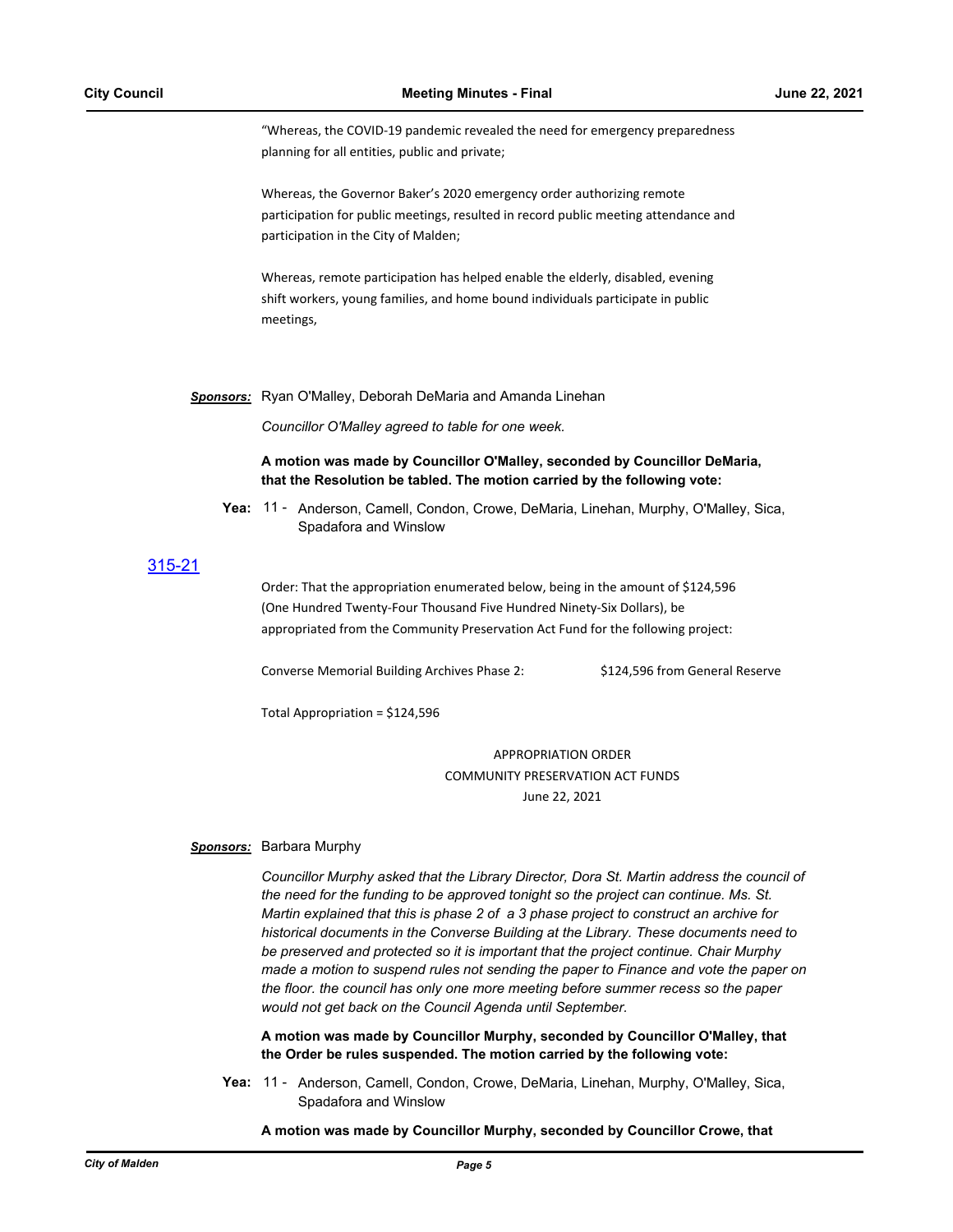#### **the Order be adopted. The motion carried by the following vote:**

Yea: 11 - Anderson, Camell, Condon, Crowe, DeMaria, Linehan, Murphy, O'Malley, Sica, Spadafora and Winslow

## [316-21](http://cityofmalden.legistar.com/gateway.aspx?m=l&id=/matter.aspx?key=6948)

Resolve: to ask the Board of Health to consider expanding it's membership to include an Associate Member.

#### *Sponsors:* Peg Crowe

*Councillor Crowe, Chair of Personal Appointments spoke for the Paper and the Committee had conducted interviews the prior week for 2 Board of Health positions on their Board and interviewed 4 extremely qualified applicants. By expanding the Board by one position it would add a productive member for the Board.* 

*Councillor Winslow requested he be added as a co-sponsor.*

**A motion was made by Councillor Crowe, seconded by Councillor Winslow, that the Resolution be passed. The motion carried by the following vote:**

Yea: 11 - Anderson, Camell, Condon, Crowe, DeMaria, Linehan, Murphy, O'Malley, Sica, Spadafora and Winslow

## **10. COMMUNICATIONS**

## **11. COMMITTEE REPORTS**

| 317-21 | Committee Report: Rules & Ordinance (Paper # 285-21) Order: Be it hereby           |
|--------|------------------------------------------------------------------------------------|
|        | ordained that Chapter 2, Section 6.08.070 (d) of the Revised Ordinances of 2020 be |
|        | amended by adding social and Economic Empowerment applicants and designate         |
|        | minority business owned applicants for a retail cannabis license. The standing     |
|        | committee on Rules & Ordinance after having been referred Paper #285-21            |
|        | recommend this paper out of committee favorably to the full council.               |
|        |                                                                                    |
|        |                                                                                    |

**A motion was made by Councillor Crowe, seconded by Councillor Sica, that the Committee Report be received and filed. The motion carried by the following vote:**

- Yea: 11 Anderson, Camell, Condon, Crowe, DeMaria, Linehan, Murphy, O'Malley, Sica, Spadafora and Winslow
- [285-21](http://cityofmalden.legistar.com/gateway.aspx?m=l&id=/matter.aspx?key=6911) Order: Be it hereby ordained that Chapter 2, Section 6.08.070 (d) of the Revised Ordinances of 2020 be amended by adding social and Economic Empowerment applicants and designate minority business owned applicants for a retail cannabis license.
	- *Sponsors:* Craig Spadafora

*The amendment was to strike "a" in the fourth line and replace with "at least one" cannabis license.*

**A motion was made by Councillor O'Malley, seconded by Councillor Linehan, that the Order be amended. The motion carried by the following vote:**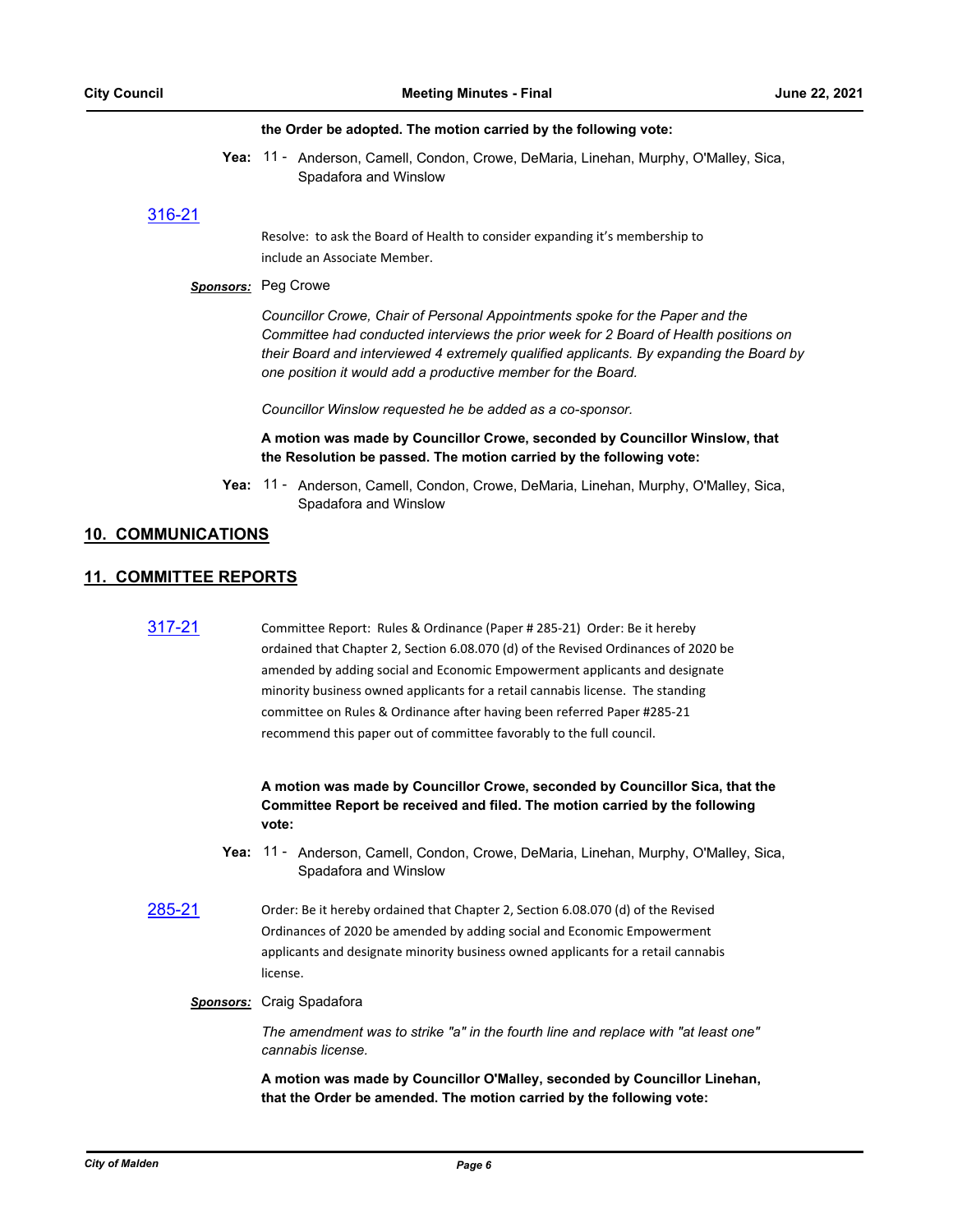Yea: 11 - Anderson, Camell, Condon, Crowe, DeMaria, Linehan, Murphy, O'Malley, Sica, Spadafora and Winslow

**A motion was made by Councillor Spadafora, seconded by Councillor O'Malley, that the Ordinance be enrolled as amended. The motion carried by the following vote:**

- Yea: 11 Anderson, Camell, Condon, Crowe, DeMaria, Linehan, Murphy, O'Malley, Sica, Spadafora and Winslow
- [318-21](http://cityofmalden.legistar.com/gateway.aspx?m=l&id=/matter.aspx?key=6930) Committee Report: Public Property (Paper # 226-21) Petition: Cellco Partnership d/b/a Verizon, 118 Flanders Road, Westborough, MA . Installation of necessary telecommunication equipment and corresponding aerial fiber optic cable on National Grid owned Utility Poles within the Public Way at the following locations;
	- 1. 17 Waite St. Ext.
	- **2. 1308 Salem St. Withdrawn**
	- 3. 1 Beach St.
	- 4. 110-112 Beach St.
	- 5. 206 Oliver St.
	- 6. 2 Evelyn Ave., Pole on Granite St.
	- 7. 56 Rockingham Ave.
	- 8. 50-52 Rockwell St.
	- 9. 39-41 Baker St., Fairview Ave. side
	- 10. 100 Sylvan St., Winship St. side
	- 11. 45-47 Forest St.
	- 12. 30-36 Winter St.
	- 13. 746 Main St., Vernon St. side
	- 14. 59 Meridian St.
	- 15. 35 Green St.
	- 16. 257 Pearl St., Thacher St. side
	- 17. 3 Hawthorne St., Elm St. side
	- 18. 71 Washington St., Linden Ave., side

**A motion was made by Councillor Linehan, seconded by Councillor Spadafora, that the Committee Report be received and filed. The motion carried by the following vote:**

Yea: 11 - Anderson, Camell, Condon, Crowe, DeMaria, Linehan, Murphy, O'Malley, Sica, Spadafora and Winslow

## [226-21](http://cityofmalden.legistar.com/gateway.aspx?m=l&id=/matter.aspx?key=6852)

Petition: Cellco Partnership d/b/a Verizon, 118 Flanders Road, Westborough, MA. Installation of necessary telecommunication equipment and corresponding aerial fiber optic cable on National

Grid owned Utility Poles within the Public Way at the following locations;

- 1. 17 Waite St. Ext.
- 2. 1308 Salem St.
- 3. 1 Beach St.
- 4. 110-112 Beach St.
- 5. 206 Oliver St.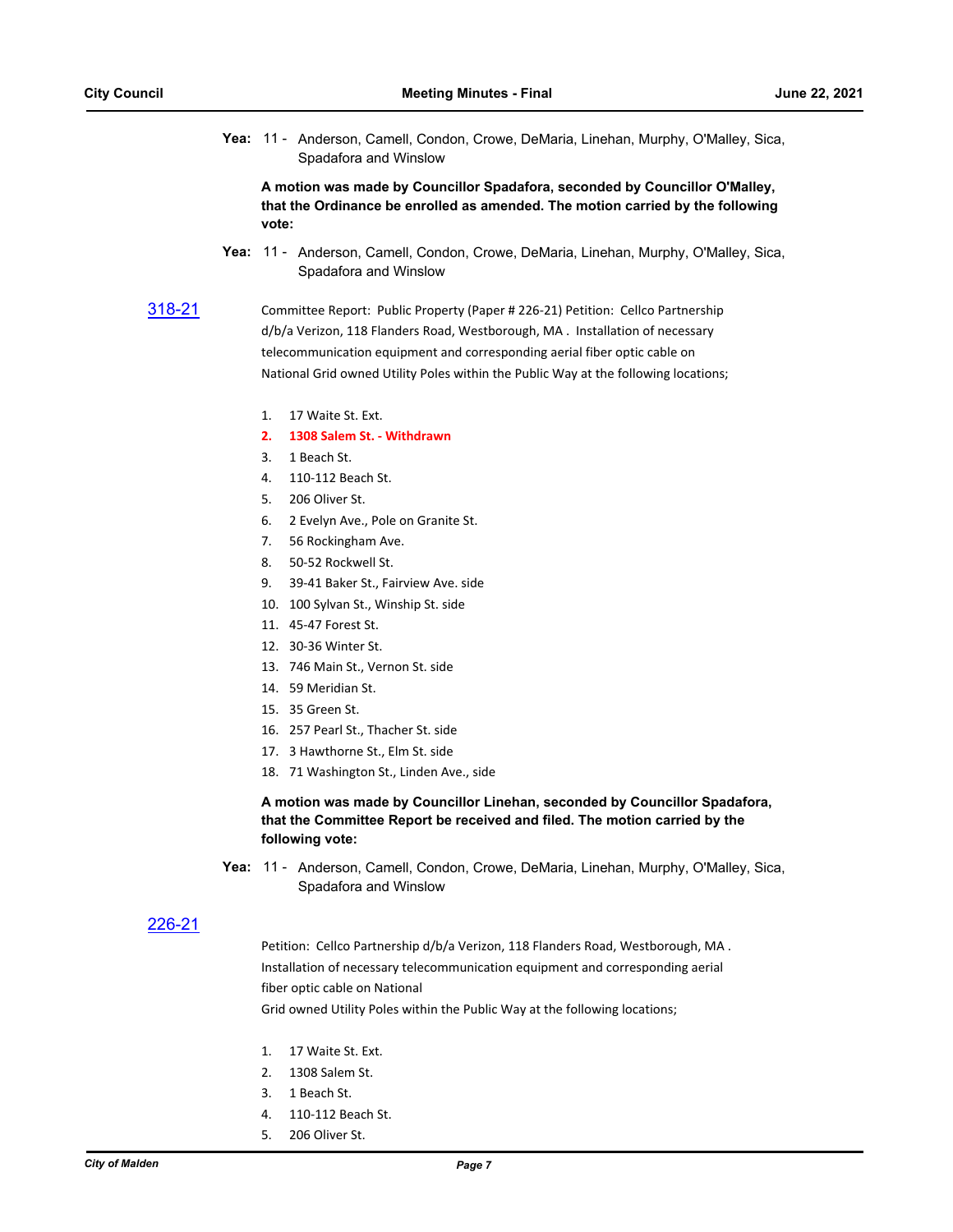- 6. 2 Evelyn Ave., Pole on Granite St.
- 7. 56 Rockingham Ave.
- 8. 50-52 Rockwell St.
- 9. 39-41 Baker St., Fairview Ave. side
- 10. 100 Sylvan St., Winship St. side
- 11. 45-47 Forest St.
- 12. 30-36 Winter St.
- 13. 746 Main St., Vernon St. side
- 14. 59 Meridian St.
- 15. 35 Green St.
- 16. 257 Pearl St., Thacher St. side
- 17. 3 Hawthorne St., Elm St. side
- 18. 71 Washington St., Linden Ave., side

### *Sponsors:* Amanda Linehan

#### **A motion was made by Councillor Linehan, seconded by Councillor Spadafora, that the Petition be granted with conditions. The motion carried by the following vote:**

- Yea: 10 Anderson, Camell, Condon, Crowe, DeMaria, Linehan, Murphy, Sica, Spadafora and Winslow
- 

[319-21](http://cityofmalden.legistar.com/gateway.aspx?m=l&id=/matter.aspx?key=6920) Committee Report: License - Petition (Paper #280-21, Paper #281-21, Paper #366-20, Paper # 38-21, Paper # 227-21, Paper # 228-21 and Paper #229-21). Paper 280-21 Livery Stephanie M. Licona, 205 Bryant St., 1 livery (new) Paper 281-21 Livery Prime Limo Service, 1 Maple Street # 10, 1 livery (renewal) Paper 366-20 Livery Chardin, LLC, 33 Maple Street # 402, 1 livery (new) Paper 38-21 Livery Ideal Park Limo. Serv. Inc., 61 High Rock Rd., 1 livery (renewal) Paper 227-21 Outdoor Parking, Rigano's, 1081 Fellsway, 20 cars (renewal) Paper 228-21 Outdoor Parking, Rigano's 1152 Eastern Ave., 10 cars (renewal) Paper 229-21 Outdoor Parking, Rigano's 1175 Eastern Ave., 15 cars (renewal)

> *Councillor Sica made a motion that she be recused because of a relative having three petitions that were being voted on, seconded by Councillor Crowe. The following roll call vote was taken: Camell (y), Condon (y), Crowe (y), DeMaria (y), Linehan (y), Murphy (y), O'Malley (did not vote), Sica (y), Spadafora (y), Winslow (y), Anderson (y)*

*Councillor President Anderson for the committee said the 7 licenses would be voted as one.*

**A motion was made by Council President Anderson that the Committee Report be received and filed. The motion carried by the following vote:**

- **Yea:** 8 Anderson, Camell, Condon, Crowe, DeMaria, Murphy, Spadafora and Winslow
- **Recused:** 1 Sica
- [280-21](http://cityofmalden.legistar.com/gateway.aspx?m=l&id=/matter.aspx?key=6907) Livery: Stephanie M. Licona, 205 Bryant St. Malden, 1 livery (New)

#### *Sponsors:* Paul Condon

#### **A motion was made by Council President Anderson, seconded by Councillor**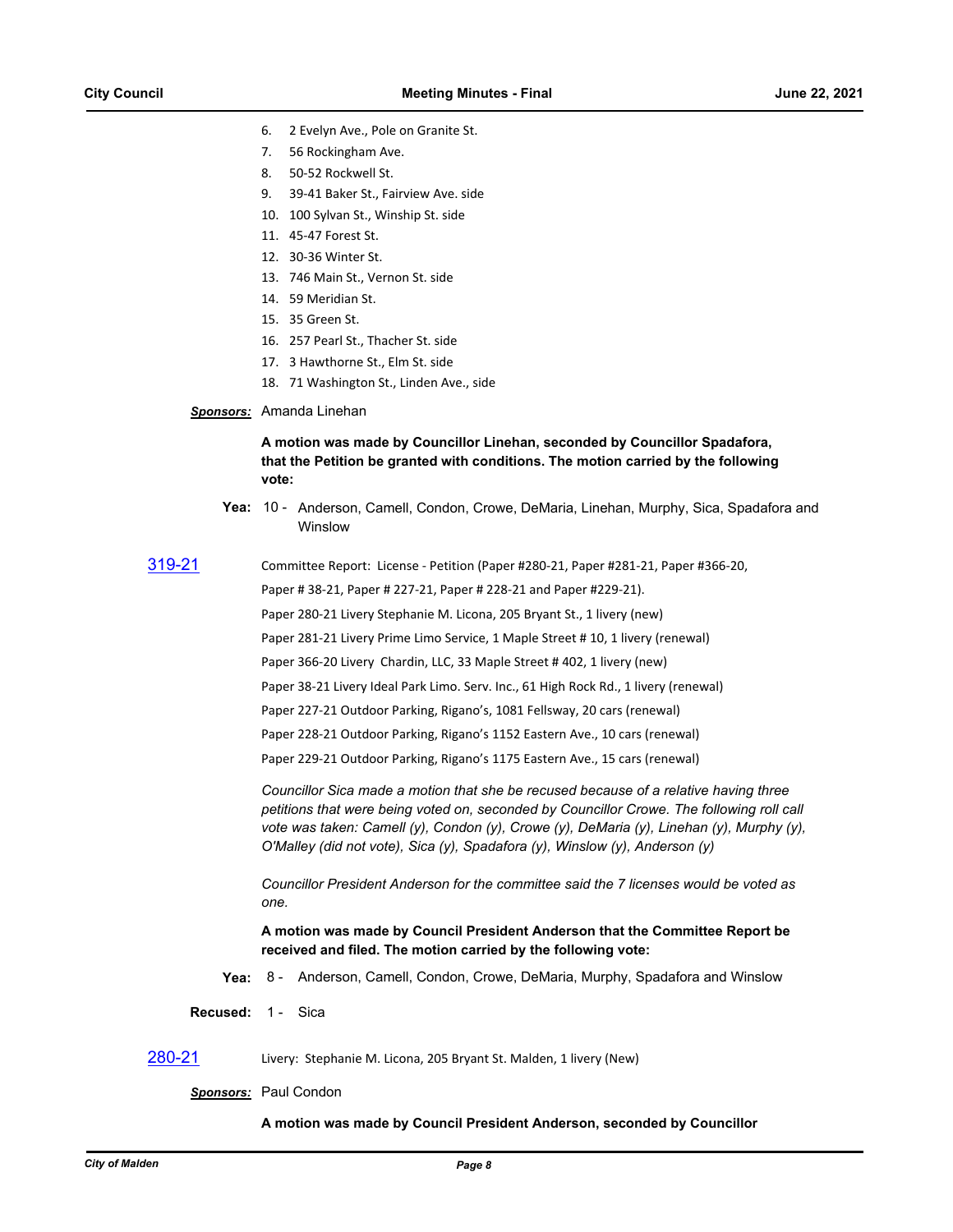#### **Murphy, that the Petition be granted. The motion carried by the following vote:**

- **Yea:** Anderson, Camell, Condon, Crowe, DeMaria, Murphy, O'Malley, Spadafora and **Winslow** Yea:  $9 -$
- **Recused:** 1 Sica
- [281-21](http://cityofmalden.legistar.com/gateway.aspx?m=l&id=/matter.aspx?key=6909) Livery: Prime Limo Service, 1 Maple St. #10, Malden, 1 livery (Renewal)

#### *Sponsors:* Paul Condon

#### **A motion was made by Council President Anderson, seconded by Councillor Murphy, that the Petition be granted. The motion carried by the following vote:**

Yea: 9 - Anderson, Camell, Condon, Crowe, DeMaria, Murphy, O'Malley, Spadafora and **Winslow**  $9 -$ 

**Recused:** 1 - Sica

[366-20](http://cityofmalden.legistar.com/gateway.aspx?m=l&id=/matter.aspx?key=6478) Petition: Livery Chardin, LLC - 33 Maple Street # 402, Malden, MA - 1 livery (new)

#### **A motion was made by Council President Anderson, seconded by Councillor Murphy, that the Petition be granted. The motion carried by the following vote:**

- Yea: 9 Anderson, Camell, Condon, Crowe, DeMaria, Murphy, O'Malley, Spadafora and **Winslow**
- **Recused:** 1 Sica

## [38-21](http://cityofmalden.legistar.com/gateway.aspx?m=l&id=/matter.aspx?key=6645) Petition: Livery: Ideal Park Limousine Services, Inc., 61 High Rock Rd., Malden, 1 livery (Renewal)

*Sponsors:* Paul Condon

#### **A motion was made by Council President Anderson, seconded by Councillor Murphy, that the Petition be granted. The motion carried by the following vote:**

- Yea: 9 Anderson, Camell, Condon, Crowe, DeMaria, Murphy, O'Malley, Spadafora and **Winslow**  $9 -$
- **Recused:** 1 Sica

## [227-21](http://cityofmalden.legistar.com/gateway.aspx?m=l&id=/matter.aspx?key=6833)

Outdoor Parking: Rigano's, 1081 Fellsway, Malden, 20 cars (Renewal)

#### *Sponsors:* Paul Condon

#### **A motion was made by Council President Anderson, seconded by Councillor Murphy, that the Petition be granted. The motion carried by the following vote:**

- **Yea:** Anderson, Camell, Condon, Crowe, DeMaria, Murphy, O'Malley, Spadafora and Winslow Yea:  $9 -$
- **Recused:** 1 Sica

#### [228-21](http://cityofmalden.legistar.com/gateway.aspx?m=l&id=/matter.aspx?key=6834)

Outdoor Parking: Rigano's, 1152 Eastern Ave, Malden, 10 spaces (Renewal)

*Sponsors:* Paul Condon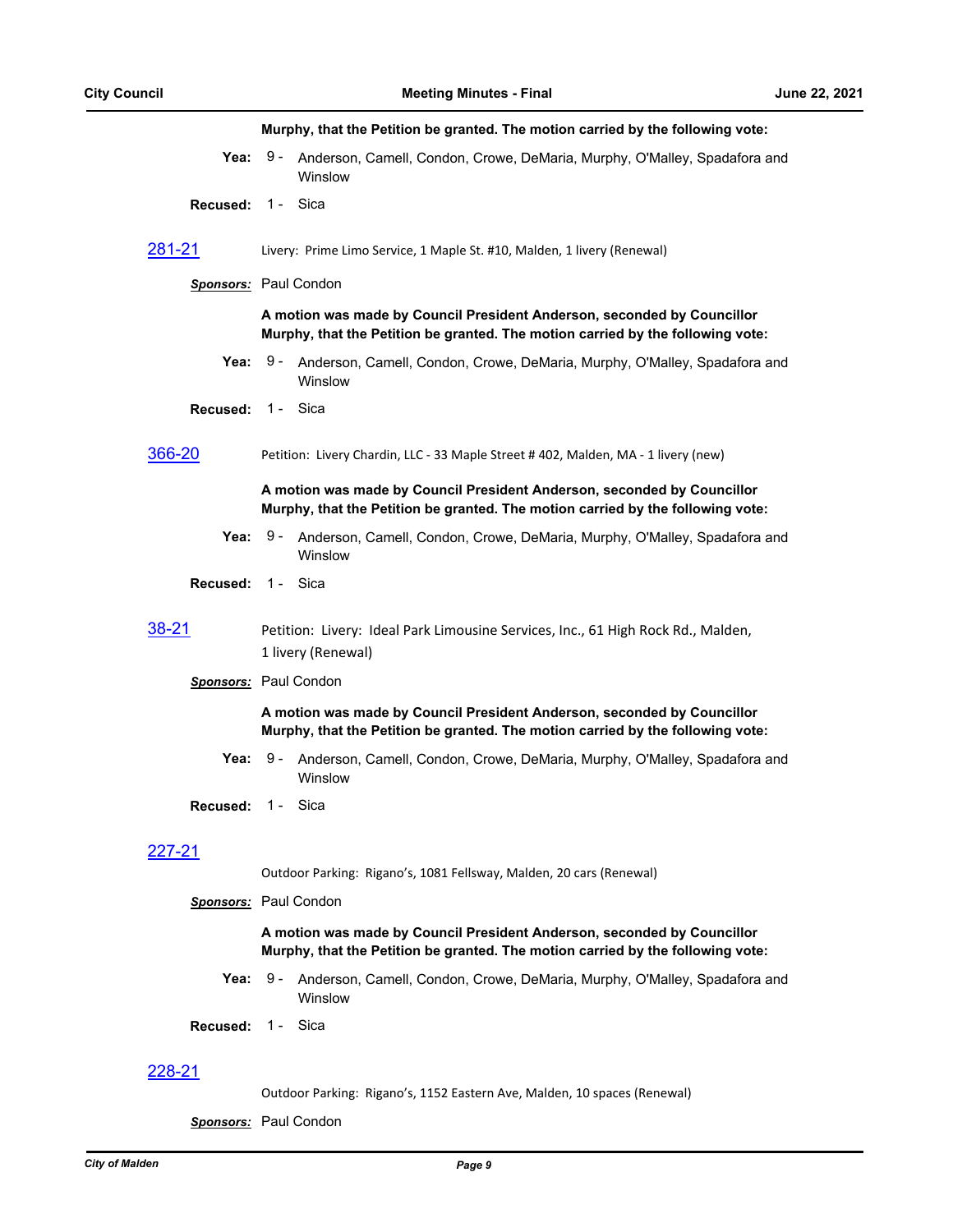**A motion was made by Council President Anderson, seconded by Councillor Murphy, that the Petition be granted. The motion carried by the following vote:**

- **Yea:** Anderson, Camell, Condon, Crowe, DeMaria, Murphy, O'Malley, Spadafora and **Winslow** Yea:  $9 -$
- **Recused:** 1 Sica

## [229-21](http://cityofmalden.legistar.com/gateway.aspx?m=l&id=/matter.aspx?key=6835)

Outdoor Parking: Rigano's, 1176 Eastern Ave. Malden, 15 spaces (Renewal)

*Sponsors:* Paul Condon

**A motion was made by Council President Anderson, seconded by Councillor Murphy, that the Petition be granted. The motion carried by the following vote:**

- **Yea:** Anderson, Camell, Condon, Crowe, DeMaria, Murphy, O'Malley, Spadafora and Winslow **Yea: 9 -**
- **Recused:** 1 Sica

### [320-21](http://cityofmalden.legistar.com/gateway.aspx?m=l&id=/matter.aspx?key=6934)

Committee Report: Rules & Ordinance - (Paper # 232-21) Order: Be it ordained that Section 12 of the Revised Ordinances of 2020 be amended by adding Section 12.12.200 entitled Inclusionary Zoning.

#### **A motion was made by Councillor Spadafora that the Committee Report be received and filed. The motion carried by the following vote:**

Yea: 10 - Anderson, Camell, Condon, Crowe, DeMaria, Murphy, O'Malley, Sica, Spadafora and Winslow

#### [232-21](http://cityofmalden.legistar.com/gateway.aspx?m=l&id=/matter.aspx?key=6846)

Order: Be it ordained that Section 12 of the Revised Ordinances of 2020 be amended by adding Section 12.12.200 entitled Inclusionary Zoning.

*Sponsors:* Craig Spadafora, Stephen Winslow, Peg Crowe, David Camell, Ryan O'Malley and Amanda Linehan

> *Councillor Spadafora spoke for the paper and City Planner Michelle Romero spoke on the*  paper as well. Ms. Romero explained the process where the paper would go from tonight if *supported by the Council. The paper would get refiled for next week's council agenda where it would get sent to a Planning Board/Ordinance joint hearing. It is to late for the Planning Board's July meeting but would be heard at either the August or September meeting. There is 65 days to be heard for the joint meeting and would be back with the council and there would be 90 days for the Council to act.*

**A motion was made by Councillor O'Malley, seconded by Councillor Spadafora, that the Order be refiled at the June 29th Council meeting to be sent to a joint Planning Board/Ordinance meeting. The motion carried by the following vote:**

- Yea: 11 Anderson, Camell, Condon, Crowe, DeMaria, Linehan, Murphy, O'Malley, Sica, Spadafora and Winslow
- [321-21](http://cityofmalden.legistar.com/gateway.aspx?m=l&id=/matter.aspx?key=6935) Committee Report: Rules & Ordinance (Papers 40-21, 41-21).

40-21 - Order: Be it ordained that Section 12.16 (Dimensional Controls) of the

Revised Ordinances of 2020 be amended by revising Section 12.16.050 as to waiving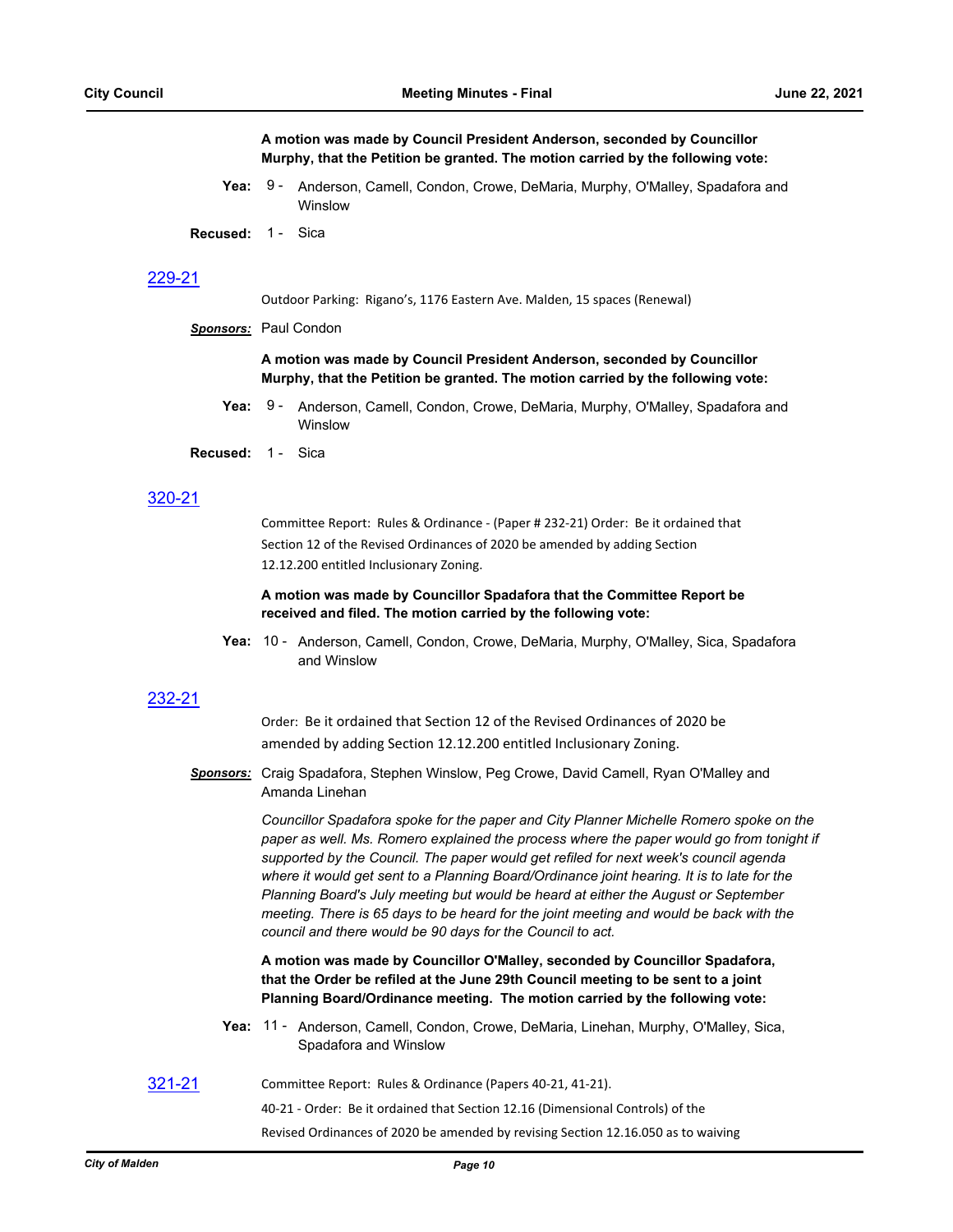rear yard setbacks in Industrial Districts by deleting reference to "rivers or water courses.

41-21 - Order: Be it ordained that Section 12.12 (Use Regulation), of the Revised Ordinances of 2020, be amended by adding new Section 12.12.200, to include Malden River Site Plan Review.

*Councillor Spadafora requested to be recused from papers 40-21 and 41-21 and made that motion, the following roll call vote was taken: Camell (y), Condon (y), Crowe(y), DeMaria (y), Linehan (y), Murphy (y), O'Malley (n), Sica (y), Spadafora (y), Winslow (y), Anderson (y)* 

*Councillor Crowe gave an overview of the amended papers that got voted out of committee. City Planner Romero also spoke and that anybody could go for a variance although not guaranteed it would be granted. Councillor O'Malley spoke to Chapter 91 and the public's right for access to the water.*

*Councillor Murphy was reassured by Building Commissioner Miller the footprints of buildings were secure. Building Commissioner Miller also agreed with Councillor Murphy with regards to building materials and labor costs have skyrocketed but Mr. Miller stated that this has happened before when discussing raising the trigger percentage of the ordinance kicking in with regards to raising the threshold from 5% to 10% of the assessed value of the building. Councillor Murphy asked Mr. Miller about the concerns with Mr. Piantedosi who spoke at public comment that the trigger percentage would affect their company who have plans on making their production more energy efficient. Mr. Miller stated there was no clear cut definition of energy efficient. The Council discussed making changes and were cautioned by both Ms. Romero and* 

*Atty. McNaught any substantial change would result in having to have another public hearing .*

*Councillor Camell made a motion to amend paper 41-21 in Section B. Applicability, after the phrase, "5% or more of the City assessed value of the building," insert the phrase, "excluding upgrades that comply with the State Energy Code". seconded by Councillor O'Malley, the following roll call vote was taken; Camell (y), Condon (y), Crowe (y), DeMaria (y), Linehan (y), Murphy (y), O'Malley 9y), Sica (y), Spadafora (recused), Winslow (y), Anderson (y)*

**A motion was made by Councillor Crowe that the Committee Report be received and filed. The motion carried by the following vote:**

- Yea: 10 Anderson, Camell, Condon, Crowe, DeMaria, Linehan, Murphy, O'Malley, Sica and **Winslow**
- **Recused:** 1 Spadafora
- [40-21](http://cityofmalden.legistar.com/gateway.aspx?m=l&id=/matter.aspx?key=6653) Order: Be it ordained that Section 12.16 (Dimensional Controls) of the Revised Ordinances of 2020 be amended by revising Section 12.16.050 as to waiving rear yard setbacks in Industrial Districts by deleting reference to "rivers or water courses.
	- *Sponsors:* Craig Spadafora

**A motion was made by Councillor Crowe, seconded by Councillor O'Malley, that the Ordinance be enrolled as amended. The motion carried by the following vote:**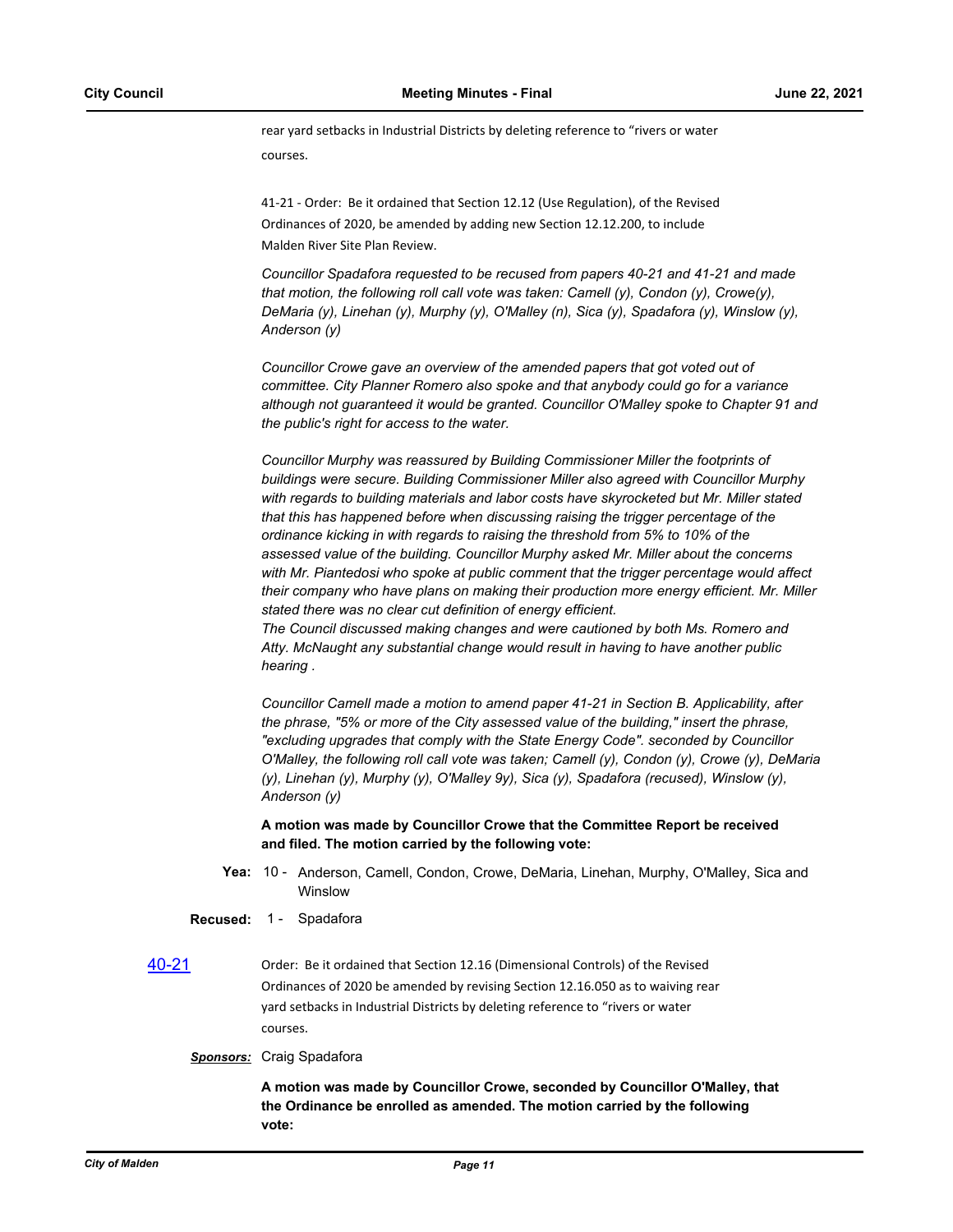Yea: 10 - Anderson, Camell, Condon, Crowe, DeMaria, Linehan, Murphy, O'Malley, Sica and Winslow

#### **Recused: 1 - Spadafora**

[41-21](http://cityofmalden.legistar.com/gateway.aspx?m=l&id=/matter.aspx?key=6652) Order: Be it ordained that Section 12.12 (Use Regulation), of the Revised Ordinances of 2020, be amended by adding new Section 12.12.200, to include Malden River Site Plan Review.

#### *Sponsors:* Craig Spadafora

*Councillor Crowe made a motion to enroll as amended by the Rules and Ordinance Committee and with the recommendations by the Planning Board.*

**A motion was made by Councillor Crowe, seconded by Councillor Winslow that the Ordinance be enrolled as amended by the Rules and Ordinance Committee and with the recommendations from the Planning Board. The motion carried by the following vote:**

- Yea: 10 Anderson, Camell, Condon, Crowe, DeMaria, Linehan, Murphy, O'Malley, Sica and **Winslow**
- **Recused:** 1 Spadafora

## [322-21](http://cityofmalden.legistar.com/gateway.aspx?m=l&id=/matter.aspx?key=6946)

Committee Report: Appointment - Personnel & Appointments - Committee recommends that Scune Carrington fill the vacant seat as a Board of Health Member, term to expire March 1, 2022 and report it out favorably to the Full Council.

#### *Sponsors:* Peg Crowe

.

#### **A motion was made by Councillor Crowe that the Committee Report be received and filed. The motion carried by the following vote:**

- Yea: 10 Anderson, Camell, Condon, Crowe, DeMaria, Linehan, Murphy, O'Malley, Sica and Winslow
- [348-21](http://cityofmalden.legistar.com/gateway.aspx?m=l&id=/matter.aspx?key=6977) Council Appointment: Scune Carrington fill the vacant seat as a Board of Health Member, term to expire March 1, 2022.

#### **A motion was made by Councillor Crowe, seconded by Councillor DeMaria, that the Appointment be appointed. The motion carried by the following vote:**

Yea: 11 - Anderson, Camell, Condon, Crowe, DeMaria, Linehan, Murphy, O'Malley, Sica, Spadafora and Winslow

#### [323-21](http://cityofmalden.legistar.com/gateway.aspx?m=l&id=/matter.aspx?key=6945)

Committee Report: Appointment - Personnel & Appointments - Committee recommends that Cherlie Magny-Normilus fill the vacant seat as a Board of Health Member, term to expire October 1, 2023 and report it out favorably to the Full Council.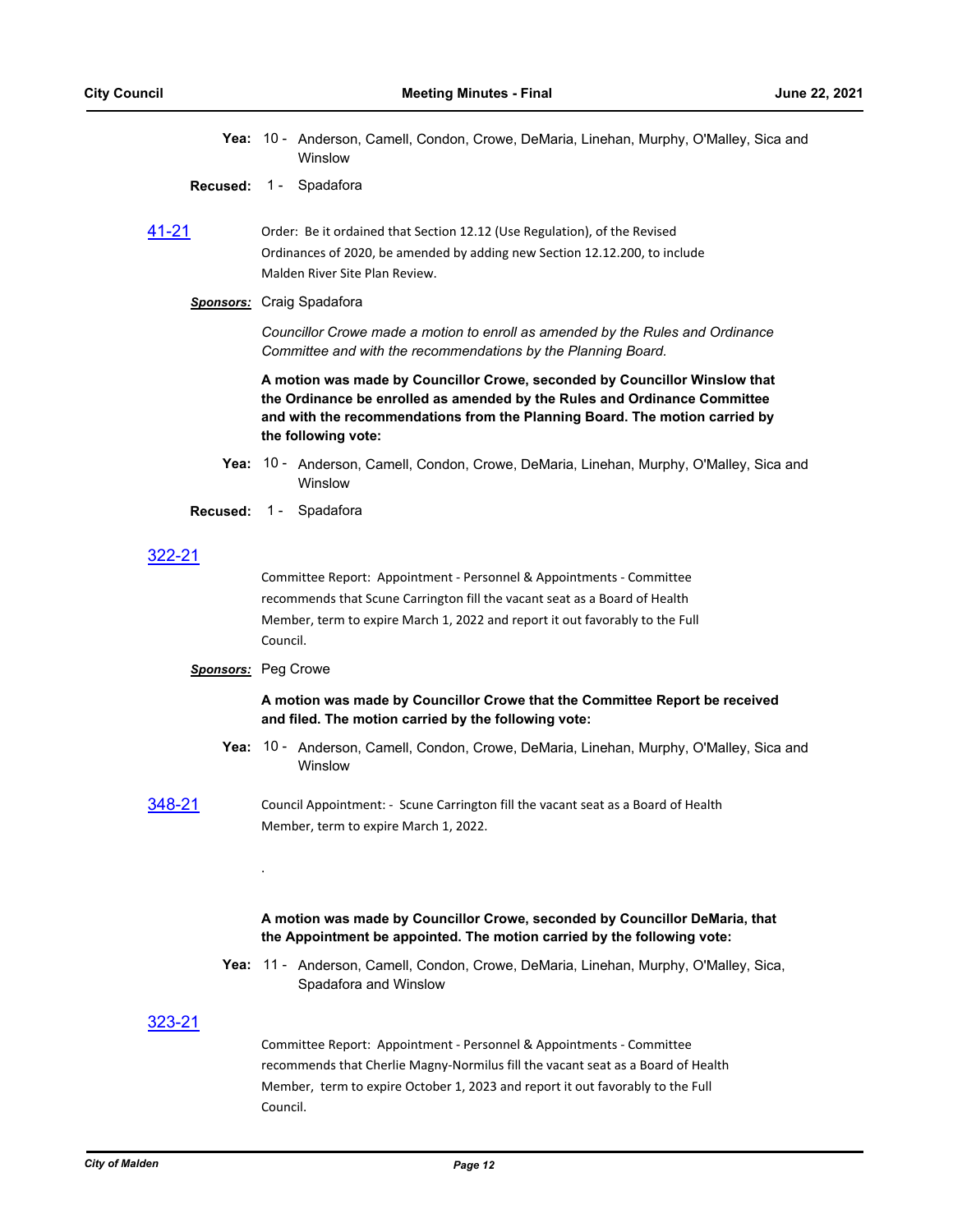|                          | Sponsors: Peg Crowe                                                                                                                                                                                                                            |
|--------------------------|------------------------------------------------------------------------------------------------------------------------------------------------------------------------------------------------------------------------------------------------|
|                          | A motion was made by Councillor Crowe, seconded by Councillor DeMaria, that<br>the Appointment be appointed. The motion carried by the following vote:                                                                                         |
|                          | Yea: 11 - Anderson, Camell, Condon, Crowe, DeMaria, Linehan, Murphy, O'Malley, Sica,<br>Spadafora and Winslow                                                                                                                                  |
| 349-21                   | Council Appointment: Personnel & Appt's. Cherlie Magny-Normilus fill the vacant                                                                                                                                                                |
|                          | seat as a Board of Health Member, term to expire October 1, 2023.                                                                                                                                                                              |
|                          | A motion was made by Councillor Crowe, seconded by Councillor DeMaria, that<br>the Appointment be appointed. The motion carried by the following vote:                                                                                         |
|                          | Yea: 11 - Anderson, Camell, Condon, Crowe, DeMaria, Linehan, Murphy, O'Malley, Sica,<br>Spadafora and Winslow                                                                                                                                  |
| 324-21                   |                                                                                                                                                                                                                                                |
|                          | Committee Report: Finance (Paper #234-21) Order: Annual Appropriation order for<br>the FY2022 City Budget).                                                                                                                                    |
|                          | This Committee Report was received and filed                                                                                                                                                                                                   |
| 234-21                   | Order: Annual Appropriation Order for the FY2022 Budget.                                                                                                                                                                                       |
|                          | <b>Sponsors:</b> Barbara Murphy                                                                                                                                                                                                                |
|                          | Finance Chair Murphy spoke on the process that took place on the FY22 Budget.<br>Councillor Murphy spoke of the changes that were made that the administration agreed<br>too which Clerk Lucey read:                                           |
|                          | Add \$50,000 to Salary Reserve for Reclassification<br>Add \$15,000 for Language and Translation Services<br>Add \$10,000 for Diversity and Equity Support<br>Add \$25,000 for DPW Parks Beautification<br>Reduce Revenue Reserve by \$100,000 |
|                          | A motion was made by Councillor Murphy, seconded by Councillor Crowe, that<br>the Order be adopted. The motion carried by the following vote:                                                                                                  |
|                          | Yea: 11 - Anderson, Camell, Condon, Crowe, DeMaria, Linehan, Murphy, O'Malley, Sica,<br>Spadafora and Winslow                                                                                                                                  |
| <b>12. TABLED PAPERS</b> |                                                                                                                                                                                                                                                |

[451-20](http://cityofmalden.legistar.com/gateway.aspx?m=l&id=/matter.aspx?key=6581) Petition: Massachusetts Electric d/b/a National Grid, 1101 Turnpike Street, North Andover, MA

> *that it desires to construct a line of underground electric conduits, including the necessary sustaining and protecting fixtures, under and across the public way or ways hereinafter named. Permission to excavate the public highways and to run and maintain underground electric conduits, together with such sustaining and protecting fixtures as it may find necessary for the transmission of electricity, said underground conduits to be located substantially in accordance with the plan filed herewith marked:*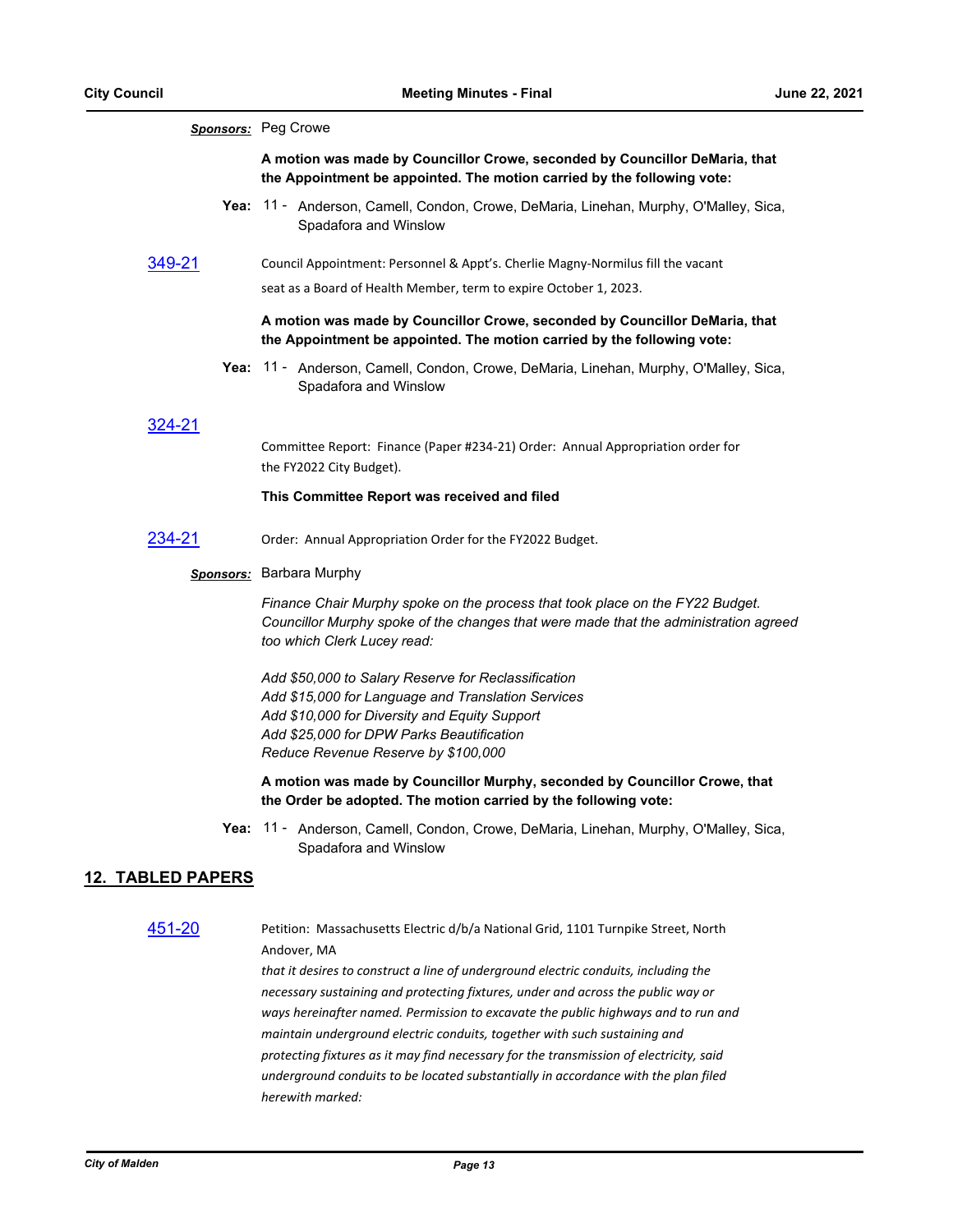- · *108 Charles Street* 
	- OH Install an inline pole in front of 124 Charles Street
	- UG Dig across street from newly proposed pole to Ngrid
	- Gas regulator pit. Install 1-3" conduit for underground siphon.
- · *105 Mountain Avenue* Open approximately 10 ft. of sidewalk to install conduit from existing pole to property (#105) This is for an EV charging station.
- · *120 Converse Avenue* Relocate an existing pole per customer's request. Customer states pole is too close to her driveway. Request to move to property line.

#### *Sponsors:* Barbara Murphy

**A motion was made by Councillor Crowe, seconded by Councillor Camell, that the Petition be taken from the table. The motion carried by the following vote:**

Yea: 11 - Anderson, Camell, Condon, Crowe, DeMaria, Linehan, Murphy, O'Malley, Sica, Spadafora and Winslow

*This is for the petition for 108 Charles Street (ONLY)*

**A motion was made by Councillor Crowe, seconded by Councillor Murphy, that the Petition be granted with conditions. The motion carried by the following vote:**

Yea: 11 - Anderson, Camell, Condon, Crowe, DeMaria, Linehan, Murphy, O'Malley, Sica, Spadafora and Winslow

## **13. EXECUTIVE SESSION**

## [325-21](http://cityofmalden.legistar.com/gateway.aspx?m=l&id=/matter.aspx?key=6951)

The City Council will vote to go into executive session, with legal counsel for the City Council, in accordance with Exemption One (MGL c. 30A, § 21 (a) (1), and Exemption Seven (MGL c. 30A, § 21 (a) (7), to comply with, or act under the authority of, any general or special law or federal grant-in requirements, in order to act on pending complaint of June 15, 2021, by Brian DeLacey against the Malden City Council under the Open Meeting Law, MGL c. 30A, § 23 (b).

*Councillor Camell made a motion to discuss the item in open session and not go into executive session, the motion was seconded by Councillor Sica . The following roll call vote was taken: Camell (y), Condon (y), Crowe (y), DeMaria (y), Linehan (y), Murphy (y), O'Malley (y), Sica (y), Spadafora (y), Winslow (y) Anderson (y)*

*Assistant Solicitor McNaught spoke to the filing of the Open Meeting Law's complaint and recommends that the legal department answer the complaint on behalf of the Council.*

*Councillor O'Malley made a motion to follow the recommendation of Atty. Mc Naught and allow Legal to respond for the Council, seconded by Councillor Murphy. The following roll call vote was taken:*

*Camell (y), Condon (y), Crowe (y), DeMaria (y), Linehan (y), Murphy (y), O'Malley (y), Sica (y), Spadafora (y), Winslow (y), Anderson (y)*

## **14. PERSONAL PRIVILEGE**